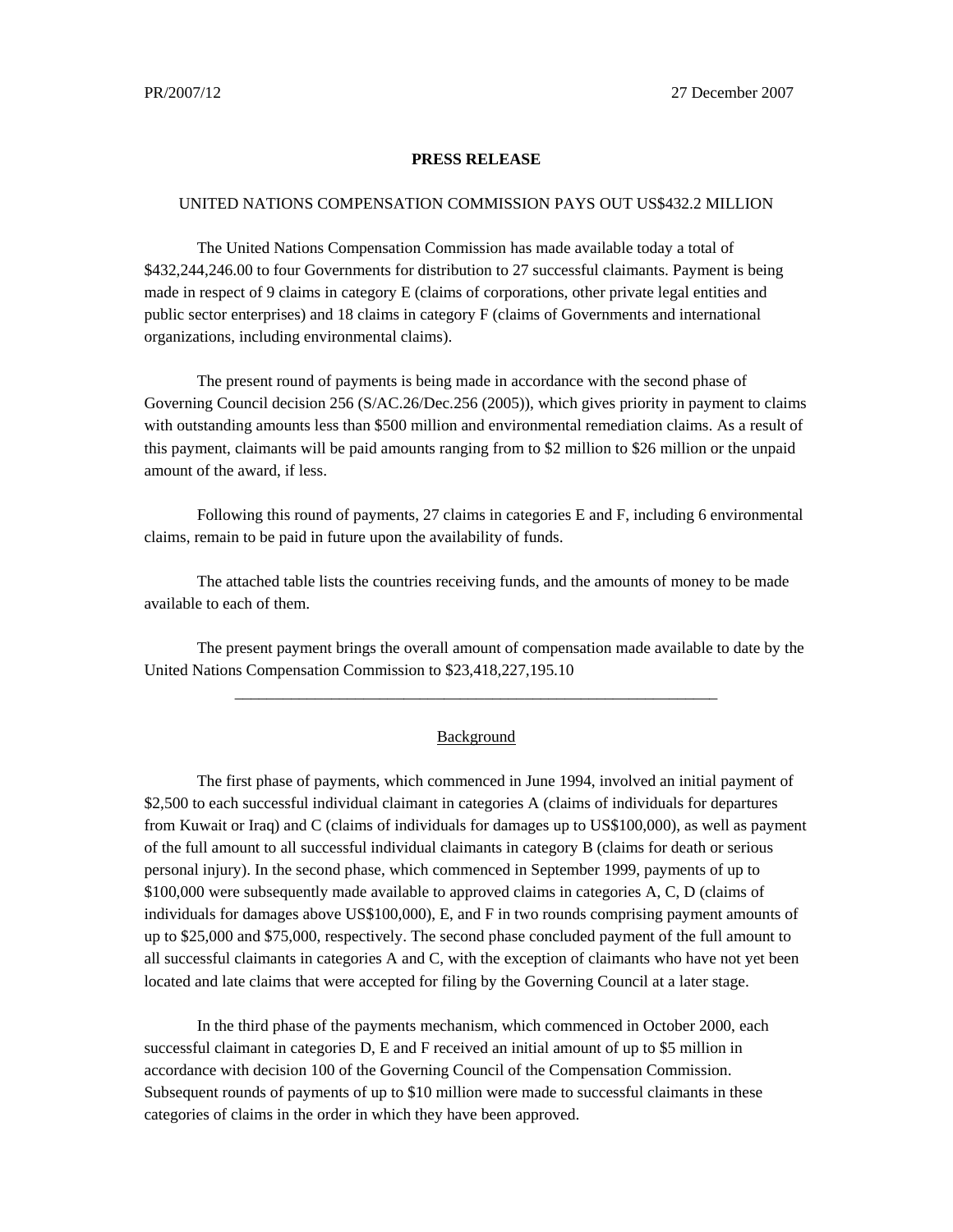At the forty-eighth session (June 2003), the Governing Council adopted decision 197, establishing a temporary payment mechanism in light of the reduction in the Compensation Fund's income, following the adoption of Security Council resolution 1483 (2003), which provides in paragraph 21 that the Compensation Fund shall receive 5 per cent of all export sales of petroleum, petroleum products, and natural gas from Iraq. Under this temporary payment mechanism, up to \$200 million from the Compensation Fund was made available for the payment of successful claims on a quarterly basis following each session of the Governing Council (from the forty-eighth to the fifty-first sessions, inclusive). Successful claimants in all categories received an initial amount of \$100,000 or the unpaid amount of the award, if less, with the disbursement of subsequent rounds of payments of \$100,000 to successful claimants in all categories in the order in which they had been approved at the sessions described above, until the available funds for distribution had been exhausted. This temporary mechanism was extended by the Governing Council in its decision 227 at its fifty-second session (June-July 2004).

At the fifty-seventh session (September 2005), as a result of the completion of the review of all claims and of the higher than anticipated income into the Compensation Fund, the Governing Council adopted decision 253, which lifted the ceiling of \$200 million established under decisions 197 and 227, and made available for payment the entire balance in the Compensation Fund for each quarterly payment.

At the fifty-eighth session (December 2005), the Governing Council adopted decision 256 concerning the payment mechanism and the priority of payment of the outstanding claims. Under phase one of the payment mechanism, which was completed in October 2006, quarterly payments were made in rounds of \$2 million until completion of payments to individual claimants and payment to all claims up to the level of \$65 million. Under phase two, claimants with outstanding amounts greater than \$500 million receive a maximum amount of \$2 million per quarter, whereas claimants with outstanding amounts smaller than \$500 million and environmental awards approved for the third, fourth and fifth instalments of category F4 environmental remediation claims, receive rounds of payments of \$2 million, or the unpaid balance of the award, if less, until all available amounts in the Compensation Fund have been exhausted.

The Governing Council monitors the distribution of payments to claimants by the relevant Governments and international organizations. Governments and international organizations are obligated to distribute funds to successful claimants expeditiously and to report to the Commission on payments made to claimants. Any funds not distributed to claimants by Governments and international organizations within twelve months of receiving payment shall be returned to the Commission. Further payments to Governments and international organizations shall be suspended where they fail to report on the distribution of funds to successful claimants or fail to return undistributed funds on time.

Further information about the Compensation Commission can be found on its website located at www.uncc.ch.